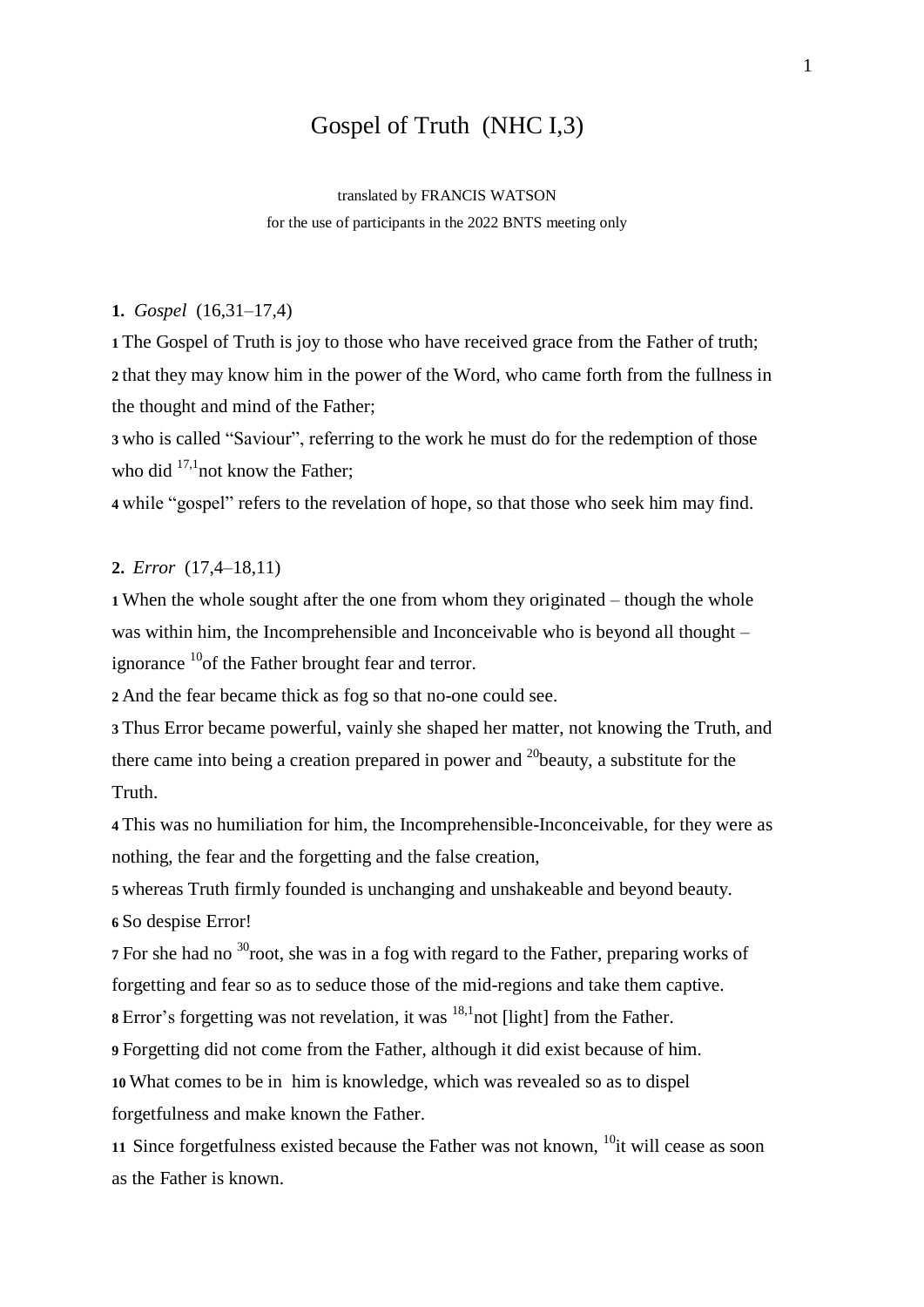**3.** *Jesus Christ* (18,11–31)

**1** This is the gospel of the one who was sought after, revealed to those who are perfect through the mercy of the Father.

**2** Through the hidden mystery, Jesus Christ, he enlightened those who were in darkness in their forgetfulness.

**3** He enlightened them, he showed them the way, and  $^{20}$ the way is the truth that he taught them.

**4** And so Error was angry with him and persecuted him; she was distressed by him and made powerless.

**5** He was nailed to a tree and became the fruit of the knowledge of the Father.

**6** But it did not bring destruction when it was eaten, for those who ate it he made joyful in finding him.

**<sup>7</sup>** For <sup>30</sup>he found them in himself and they found him in themselves.

# **4.** *The Way of Perfection* (18,31–19,10)

**1** The Incomprehensible-Inconceivable, the Father, the Perfect One, the One who made the whole – the whole is within him and the whole has need of him.

**2** Although he withheld their perfecting within himself, not granting it to the whole, the Father was not jealous – what jealousy could there be between  $19,1$ himself and his members?

**3** For if the eternal ones had so received their perfecting, they could not have come [to] the Father, who withheld their perfecting within himself, bestowing it on them as a return to himself and a singular perfected knowledge.

**4** He it is who ordered the whole, and the whole was within him, and the whole had need of him.

#### **5.** *The Teacher* (19,10–34)

1<sup>10</sup>It is like the case of a person whom some do not know.

**2** He wants them to know him and so to love him – for what did the whole need but knowledge of the Father?

**3** He became a guide, quiet and unhurried.

**4** Places of instruction he entered and spoke  $^{20}$ the word as a teacher.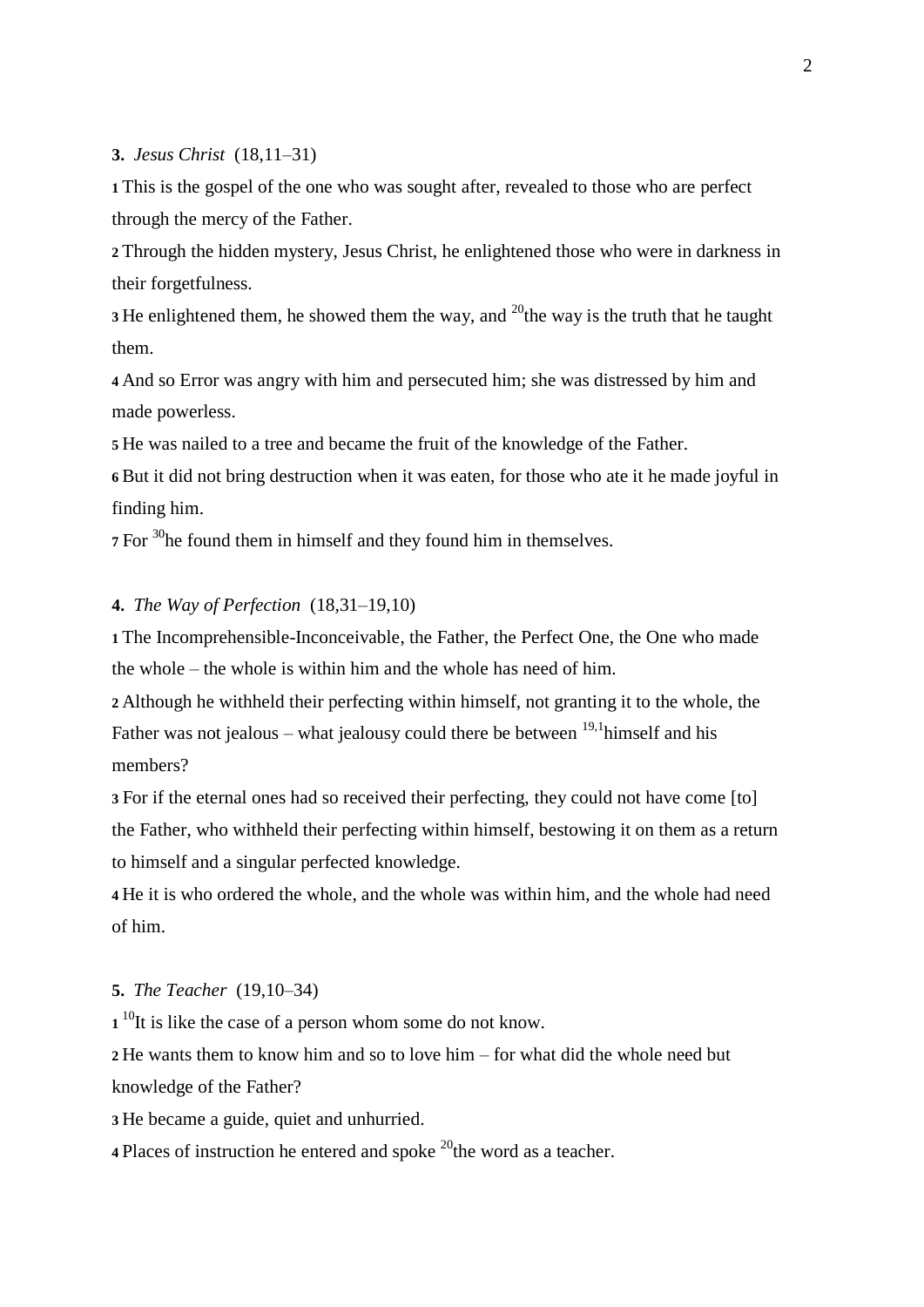**5** There came those who were wise in their own hearts, testing him, but he rebuked them for their folly.

**6** They hated him because they were not truly wise.

**7** After all of them there came little children, those to whom belongs <sup>30</sup>the knowledge of the Father.

**8** Becoming strong they learnt the forms of the face of the Father, they knew and were known, they received glory and gave glory.

#### **6.** *The Book* (19,34–21,8)

**1** There was revealed in their heart the living Book of the living, inscribed in the thought and mind  $^{20,1}$ of the Father.

**2** And from before the foundation of the whole it existed within his incomprehensible nature, the Book that no-one could take since it was destined for one who would take it and be put to death.

**3** No-one of those who believed in salvation could have been revealed if that Book had not appeared.

**4** <sup>10</sup>Therefore the merciful and faithful Jesus patiently endured suffering until he took up that Book; for he knows that his death is life for many.

**5** As in a will, before it is opened, the property of the deceased master of the house lies hidden, so it is with the whole, hidden while the Father of the whole was  $^{20}$ invisible, since it existed from him through whom every way comes forth.

**6** Therefore Jesus appeared and clothed himself with that Book and was nailed to a tree.

**7** He displayed the decree of the Father on the cross (Oh, such wonderful teaching!), he is drawn down into death although clothed  $30$  with eternal life.

**8** Stripping himself of his worn-out rags, he put on imperishability which no-one can take from him.

**9** Entering the empty ways of terrors, he passed through those stripped naked by forgetfulness, being knowledge and perfection, proclaiming the things of the heart **<sup>10</sup>** 21.1 ... teach those who will receive teaching.

**11** And those who will receive teaching are the living, inscribed in the Book of the Living. **12** They receive teaching about themselves, receiving it from the Father, turning to him once more.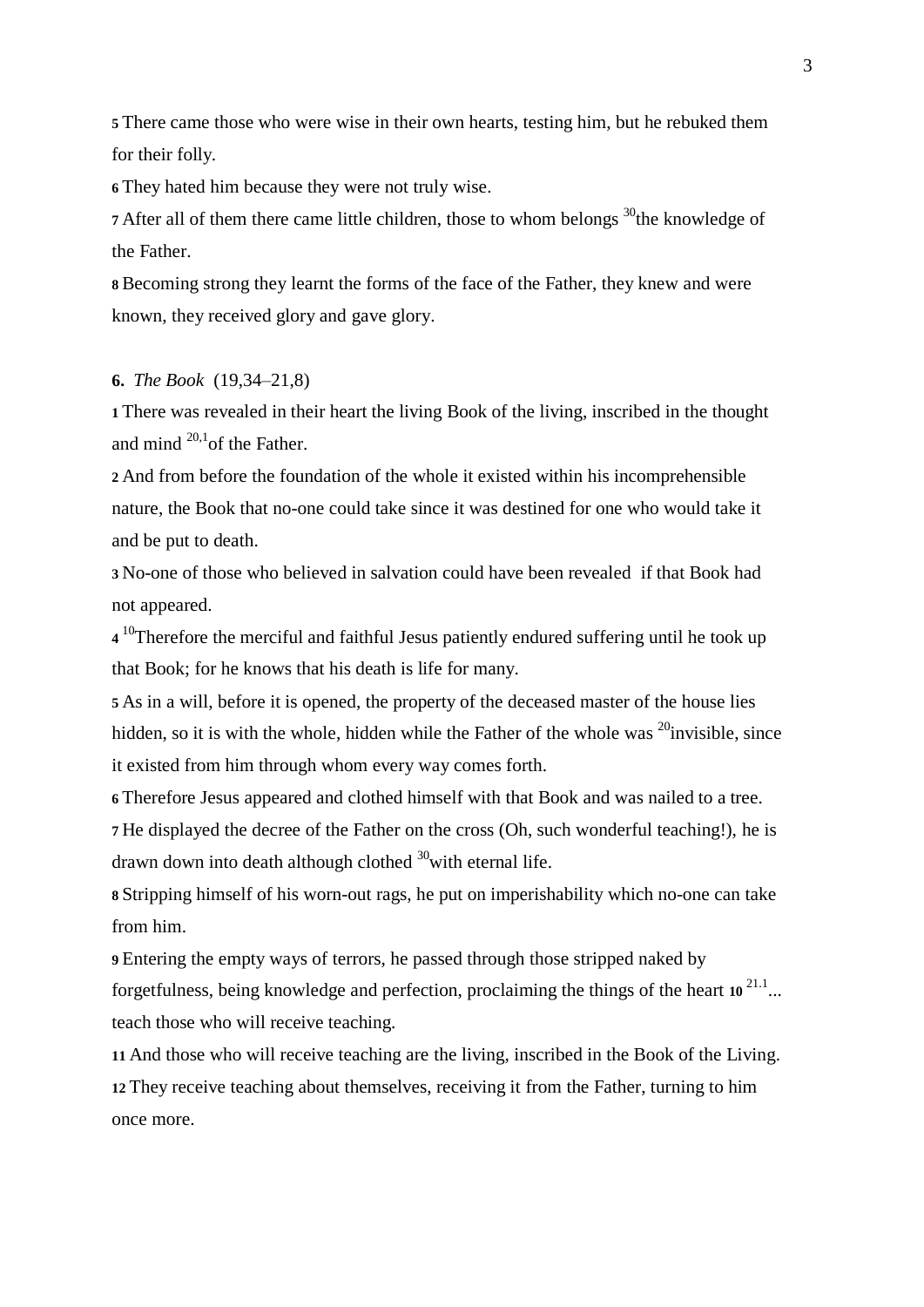**7.** *Receiving One's Own* (21,8–25)

**1** Since the perfecting of the whole is in the Father,  $^{10}$ the whole must ascend to him.

**2** So whoever acquires knowledge receives what belongs to him and draws it to himself. **3** For whoever does not know is lacking – and great is his lack, since he lacks what will perfect him.

**4** Since the perfecting of the whole is in the Father, and <sup>20</sup>the whole must ascend to him for each to receive what belongs to him, he inscribed them beforehand, preparing to bestow it on those who came forth from him.

#### **8.** *The Call* (21,25–22,20)

**1** Those whose names he foreknew were called at the last, so that whoever possesses knowledge is one whose name the Father  $30$ has spoken.

**2** For one whose name has not been uttered is ignorant; indeed, how will anyone hear if his name is not called?

**3** For whoever is ignorant until the end is the creature of forgetfulness, and he will vanish along with it.

**4** Otherwise why do these miserable ones  $^{22,1}$  have neither name nor call?

**5** So whoever possesses knowledge is from above.

**6** When he is called he hears, he answers, and he turns to the One who calls him and ascends to him.

**7** And he knows how he is called, and in knowing he does  $\frac{10}{10}$ the will of the one who called him, he wills to please him, he attains rest; each one receives his name.

**8** Whoever gains such knowledge knows where he comes from and where he is going;.

**9** He knows in the manner of someone who was drunk but who turns from his

drunkenness, and coming to himself he sets his affairs <sup>20</sup>in order.

#### **9.** *The Grounds of Error* (22,20–37)

**1** He has restored many from Error.

**2** He has gone ahead of them to their own places, from which they strayed when they received Error on account of the depth of the one who encompasses every place, himself encompassed by no-one.

**3** It was a great wonder that they were in the Father without knowing him and were <sup>30</sup>able to come forth by themselves yet unable to receive or know the One in whom they existed.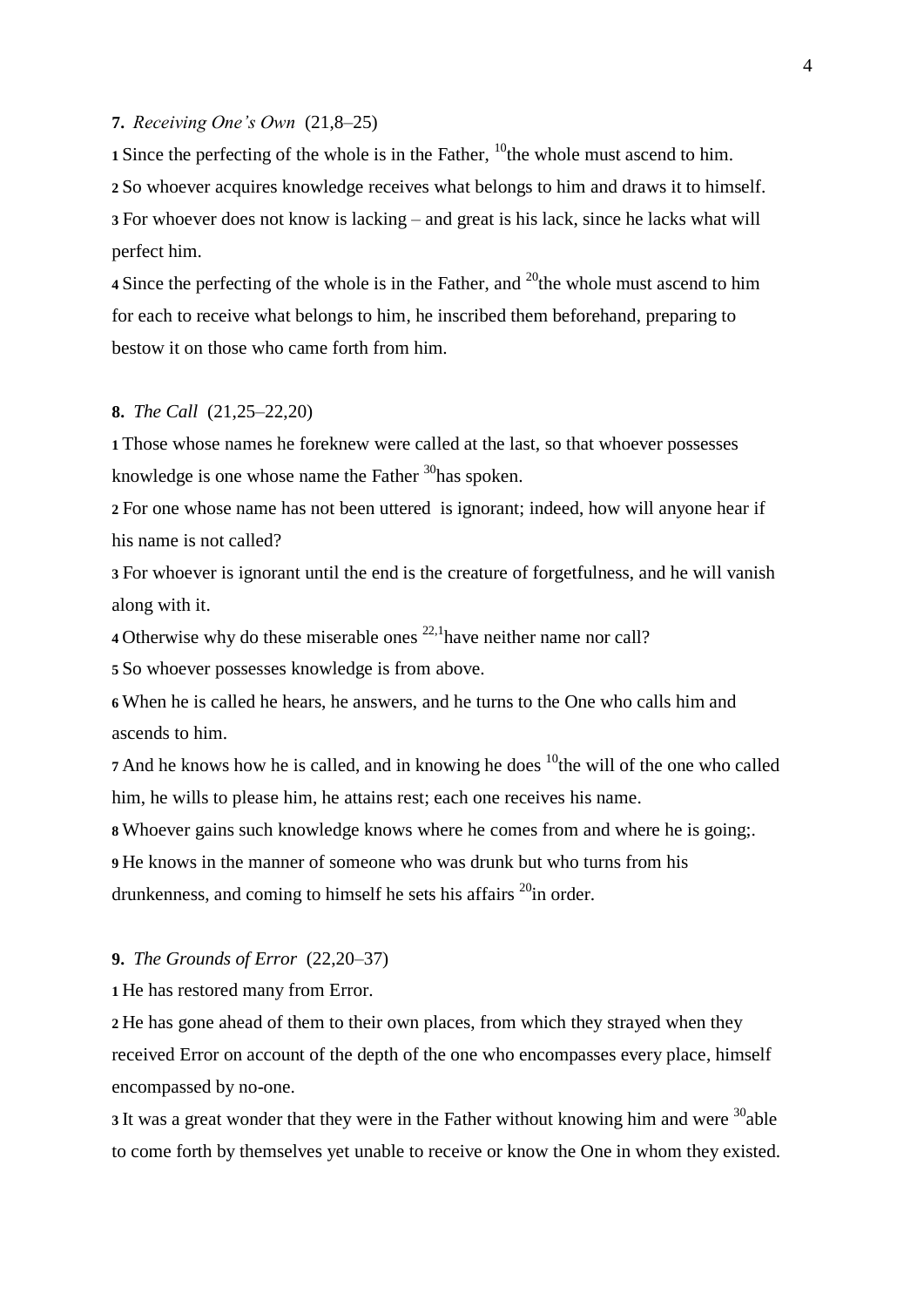**4** For if his will had not come forth from him – but he revealed a knowledge in which all the offspring are united.

#### **10.** *Divine Writing* (22,38–23,18)

**1** This is the knowledge of the living Book that he revealed  $^{23,1}$  to the eternal ones at the end,

**2** revealing that his writing does not consist in signs of vowels or consonants, as if one might read them and imagine some worthless entity, but letters of the truth spoken  $^{10}$ only by those who know them.

**3** Every letter is a complete thought, like a complete book, since these are letters written by the One, the Father, who has written them for the eternal ones so that through his writing they might know the Father.

# **11.** *The Word* (23,18–24,9)

**1** His Wisdom contemplates  $^{20}$ the Word, his teaching speaks it.

**2** His knowledge reveals it, his patience is a crown upon it.

**3** His joy is at one with it, his glory exalted it.

**4** His image revealed it, his rest <sup>30</sup> received it.

**5** His love made a body for it, his faithfulness embraced it.

**6** This is how the Word of the Father goes forth among the whole.

**7** He is the fruit  $24.1$ <sup>d</sup> of his heart and the form of his will; upholding the whole, choosing them and also receiving the form of the whole; purifying them, restoring them to the Father, to the Mother: Jesus, who is infinite kindness.

# **12.** *Filling the Void* (24,9–25,3)

**1** The Father <sup>10</sup> opens his heart, and his heart is the Holy Spirit.

**2** He reveals his secret, and his secret is his Son,

**3** so that through the compassion of the Father the eternal ones might know him and cease to labour in search of the Father, finding their rest in him, knowing  $^{20}$ that this is indeed rest.

**4** Filling the void he destroyed the form – the form is the world in which he served. **5** For where there is envy and conflict, that place is void, but where there is unity, that place is perfect.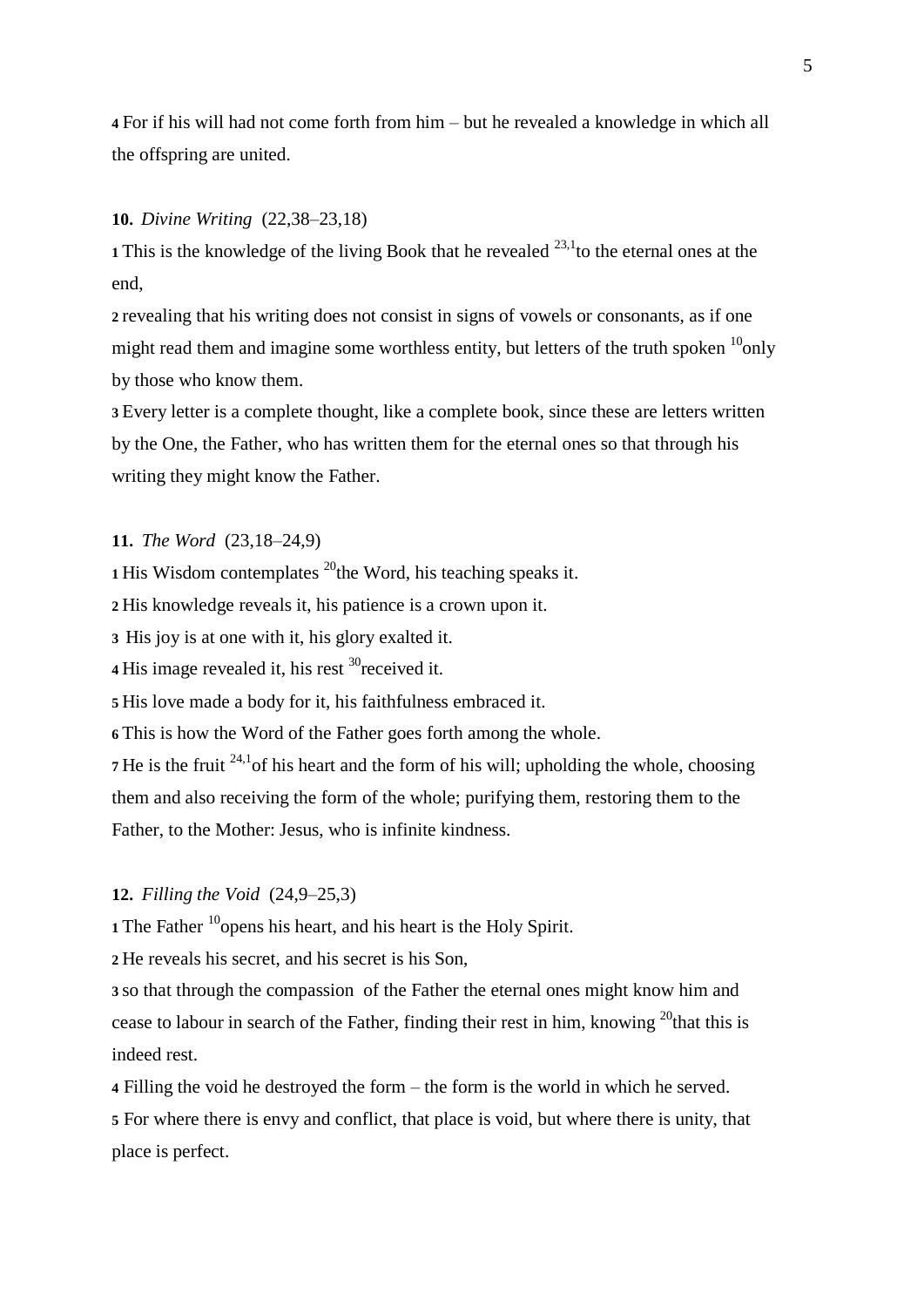**<sup>6</sup>** Since the void existed because they did not <sup>30</sup>know the Father, as soon as they know the Father the void will disappear.

**7** As with someone who is ignorant, when he gains knowledge his ignorance vanishes.

8 As darkness vanishes when light <sup>25,1</sup> appears; so too the void vanishes in the fulfilment.

# **13.** *Unity* (25,3–25)

**1** From then on the form will no longer be evident but will disappear in the concord of unity.

 $2$  For at present their works lie scattered in time, but unity will fill  $10$ <sup>d</sup>all places.

**3** Through unity each one will attain himself.

**4** Through knowledge he will purify himself from multiplicity into unity, consuming matter within himself like fire, and darkness by light, death by life.

5 If these things are so, <sup>20</sup>each of us must above all ensure that the house is holy and quiet for the sake of unity.

#### **14.** *The Jars* (25,25– 26,27)

**1** It is as when people vacate properties where there are jars in some places that are unsound.

2<sup>30</sup>These would be broken up, and the landlord would suffer no loss but would be glad because instead of the bad jars there are full ones that are intact.

**3** This is the judgement that has come <sup>26,1</sup> from above, which has passed judgement on all, a drawn double-edged sword, cutting on this side and that!

**4** When the Word came into the midst, the one who is in the heart of those who speak it – it is not just a voice but it took a body – there was great confusion among  $^{10}$ the jars.

**5** For some had been emptied, others had been filled; some had been supplied, others poured out; some had been cleaned, others were cracked.

**6** All places were shaken and confused because there was no order or stability.

**7** Error was distressed, not knowing <sup>20</sup>what to do.

**8** She was grieved, she mourned, she lacerated herself, because she knew nothing – since Knowledge approached her, which means destruction for her and all her offspring. **9** Error is empty, there is nothing in her.

# **15.** *Children of Truth* (26,27–28,15)

**1** Truth came into the midst and all its offspring recognised it.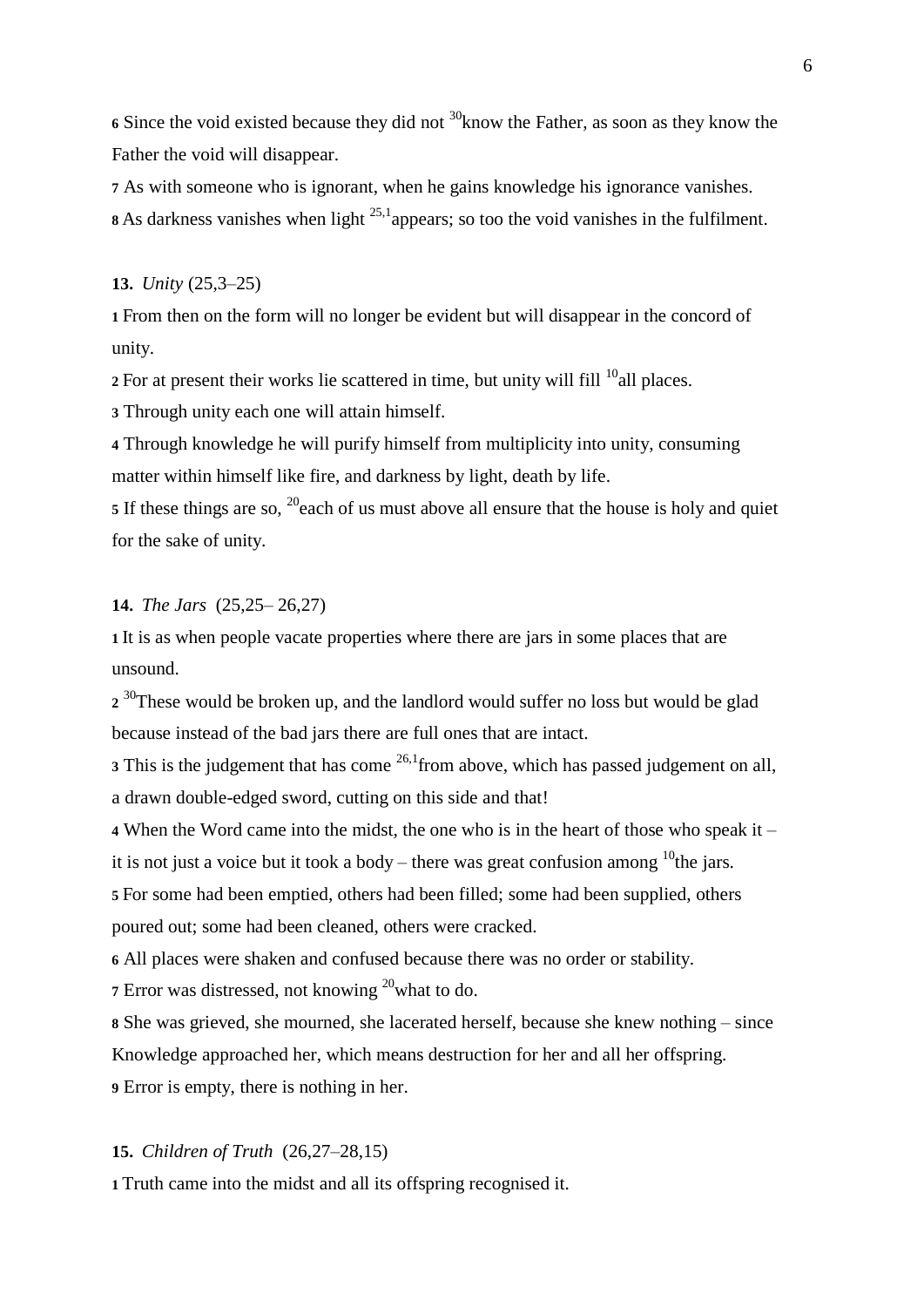2<sup>30</sup>They welcomed the Father in truth, with a perfect power that unites them to the Father.

**3** For whoever loves the truth (the truth being the mouth of the Father, his tongue being the Holy Spirit), whoever is united  $27.1$  to the truth, is united to the mouth of the Father through his tongue, when he receives the Holy Spirit.

**4** For this is the revelation of the Father, his appearance to his eternal ones.

**5** He revealed what is hidden within him, he explained it.

**6** For who is it that contains <sup>10</sup> except the Father alone?

**7** All the places are his offspring.

**8** They know that they came forth from him like children from a grown man.

**9** They know that those the Father begets had not yet received either form or name.

**<sup>10</sup>** <sup>20</sup>Then, on receiving form through his knowledge, though truly within him they still do not know him.

**11** The Father is perfect, knowing every place within him.

**12** As he wills, he reveals whomever he wills, giving them both form and name,

 $30$ bringing into being those who previously did not know the one who established them.

**13** So I am not saying that they are nothing before they came to be, but rather that they are

 $^{28,1}$  within the one who will bring them into being whenever he wills, in the time to come.

**14** Before anything appears he knows what he will bring forth, but before they appear his offspring know nothing and  $^{10}$ do nothing.

**15** So every place within the Father is from the One who is, who established it from what is not.

**16.** *Nightmares* (28,16–30,26)

**1** For whoever has no root also has no fruit.

**2** Though he thinks to himself,  $^{20}$ "I exist", he will perish by himself.

**3** So one who never existed at all will never come into existence.

**4** What then does he will that he think of himself? That "I have existed like the shadows and phantoms of the night!"

 $\overline{5}$  When the light illuminates the fear  $\frac{30}{100}$  that person has experienced, he knows that it is nothing.

**6** Similarly, they were once ignorant of the Father, 29,1whom they did not see.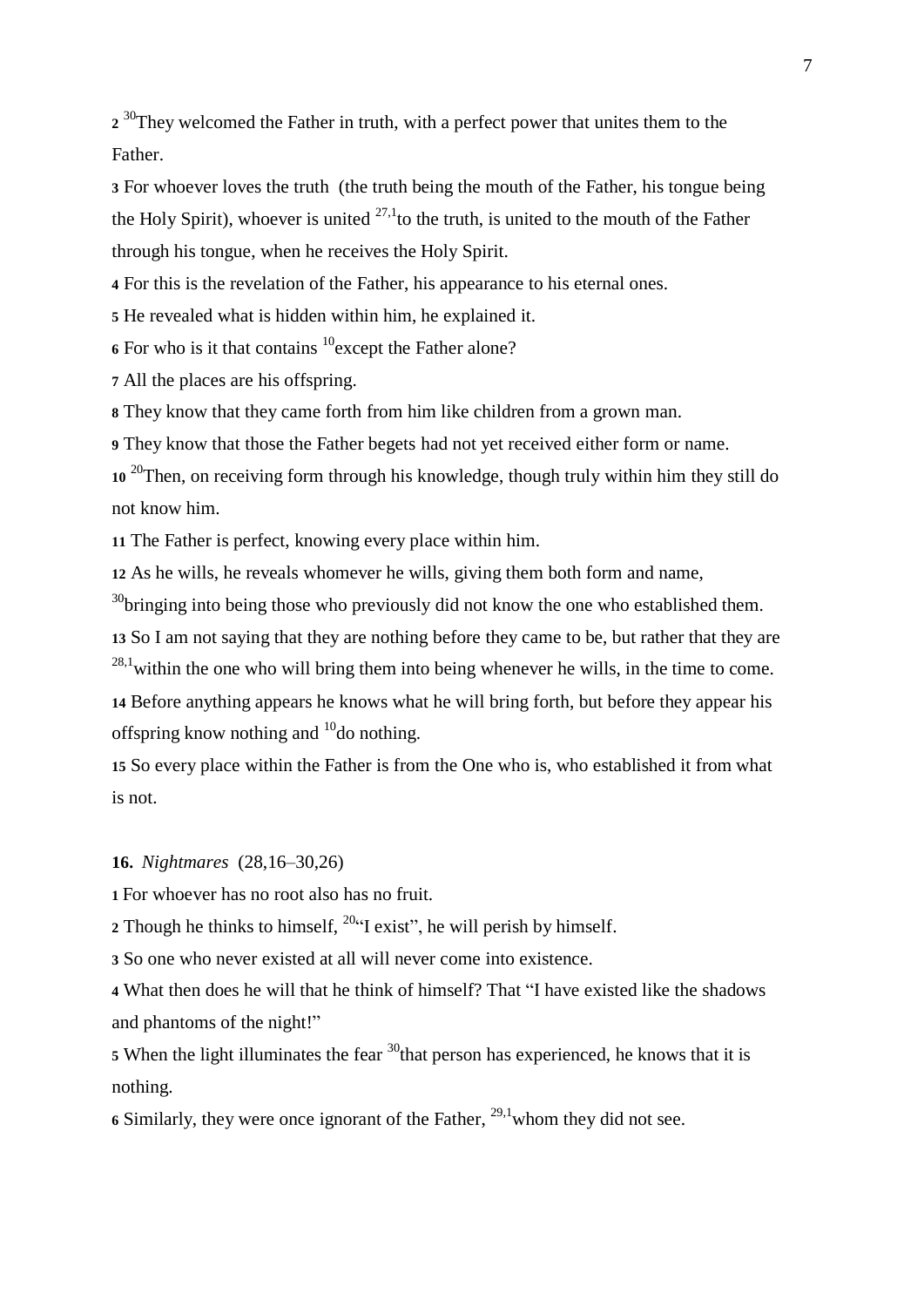**7** Since there was fear, confusion, uncertainty, doubt and division, these were the cause of many illusions and vain ignorance, as if they were fast asleep  $^{10}$  and found themselves in the midst of nightmares,

**8** either of fleeing somewhere, or trying in vain to chase after others or giving or receiving blows or falling from high places or soaring up through the air without wings.

9<sup>20</sup>Sometimes again it seems as if they were being murdered, even though there is no-one chasing them, or it is they who kill their neighbours and are covered with their blood. **10** But when those who experience all this awake, after being in the midst of such disturbances,  $^{30}$ they see nothing, for they are nothing.

**11** So it is with those who shake off their ignorance like sleep, viewing it as nothing and not regarding its  $30,1$  works as solid objects, but leaving them behind like a dream in the night.

**12** The knowledge of the Father they regard as the light.

13 This is how each person acted while asleep, in the time of his ignorance,  $\frac{10}{10}$  and this is how he comes to know, as he is awakened.

**14** And it is well for the person who turns and awakes, and blessed is the one who opened the eyes of the blind!

**15** And the Spirit ran to him: hastening to raise him, giving him his hand  $2<sup>0</sup>$  as he lay flat on the ground, he set him on his feet, for he had not yet risen.

**16** The knowledge of the Father and the revelation of his Son he enabled them to know.

# **17.** *The Incarnate Voice* (30,26–31,35)

**1** For when they saw him and heard him, he enabled them to taste and  $\frac{30}{3}$  smell and grasp the beloved Son.

**2** When he appeared, telling them about the incomprehensible Father, when he had breathed into them what is in his mind, doing his will, when many had received the light, they turned  $31,1$  to him.

**3** But the material people were strangers and did not see his likeness, nor did they know him.

**4** For he came forth in the form of flesh, with nothing barring his way, for incorruptibility cannot be grasped; speaking  $10$ in new ways, uttering what is in the heart of the Father, bringing forth the flawless word.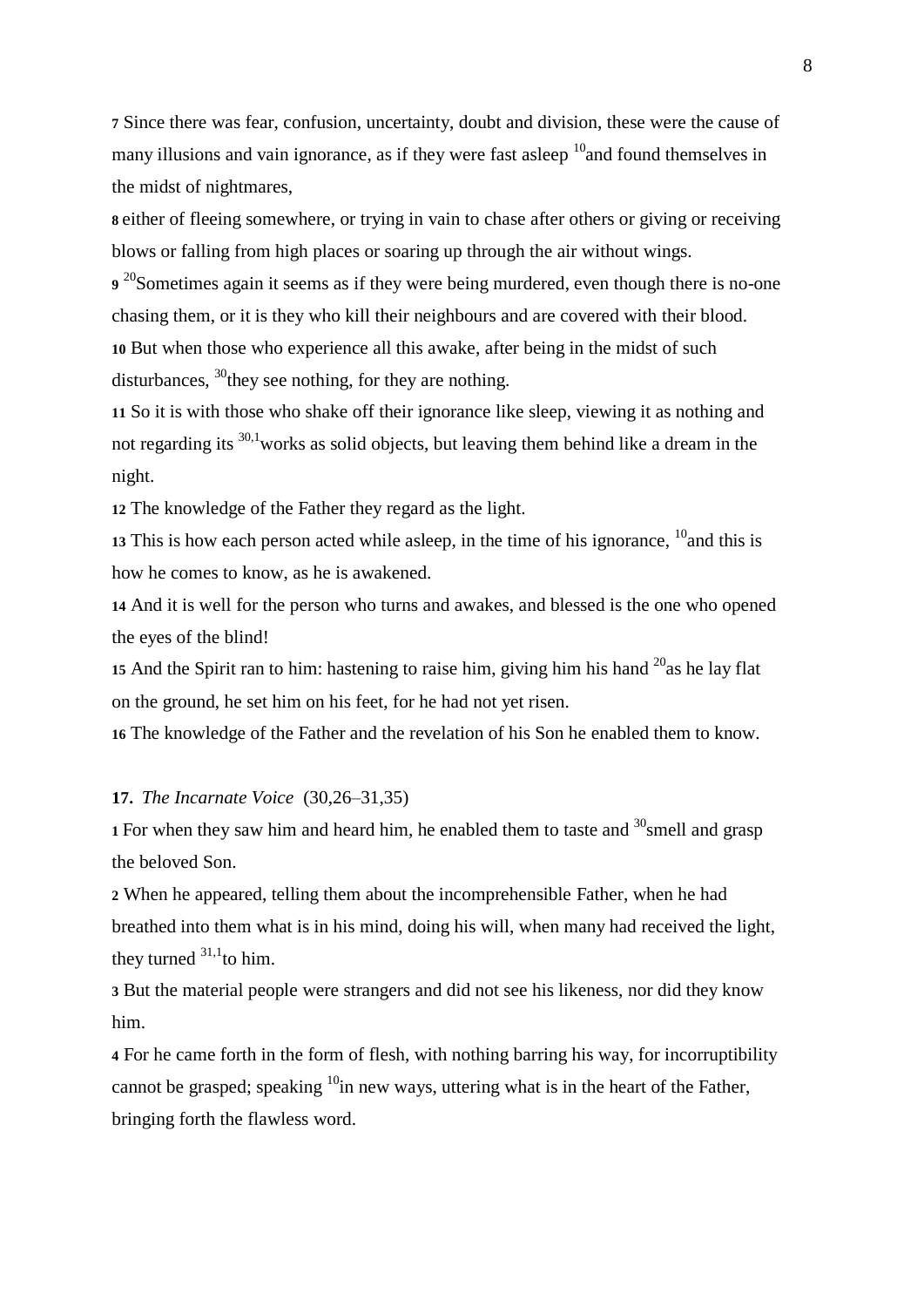**5** When the light and his life-bearing voice spoke through his mouth, he gave them thought, wisdom, mercy, salvation, and the Spirit of power from the boundlessness of  $^{20}$ the Father and his kindness.

**6** He brought punishments and tortures to an end – for these were causing some to stray from him, who needed mercy, who were in error and bonds – and with power he destroyed them and reproved them with knowledge.

**7** He became a way for those who strayed, <sup>30</sup>knowledge for those who are ignorant, a find for those who were seeking, strength for those who trembled, purity for those who were defiled.

#### **18.** *The Good Shepherd* (31,35–32,30)

**1** He is the Shepherd who left behind the ninety- $32,1$  nine sheep who did not stray.

**2** He went in search of the one who was lost, and he rejoiced when he found it, for ninetynine is a number in the left hand, which holds it.

**3** When the one is found, the whole number moves to the right, as <sup>10</sup>that which lacks the one;

**4** that is, the entire right hand draws what was defective and takes it from the left side and moves it to the right, and so the number becomes a hundred.

**5** This is the sign of the one who is in their voice, that is, the Father.

 $6$  Even on the Sabbath, when he found the sheep fallen into the  $20$ <sup>o</sup>pit, he worked on its behalf, he gave the sheep life, bringing it up from the pit,

**7** so that you may know inwardly <sup><38-39></sup>(you are the children of inward knowledge) what this sabbath is when it is not right for salvation to be neglected;

**8** so that you might speak as from the day above, where there is no night, and from the light  $30$ <sup>that never sets, because it is perfect.</sup>

# **19.** *Living in the Light* (32,31–33,32)

**1** Say, then, from the heart that you are the perfect day and there dwells in you the light that does not fail.

**2** Speak truth with those who seek it, and knowledge with those who have sinned through their error.

3<sup>33,1</sup>Steady the feet of those who have stumbled, and stretch out your hands to those who are sick.

**4** Feed those who are hungry, and to those who are weary give rest.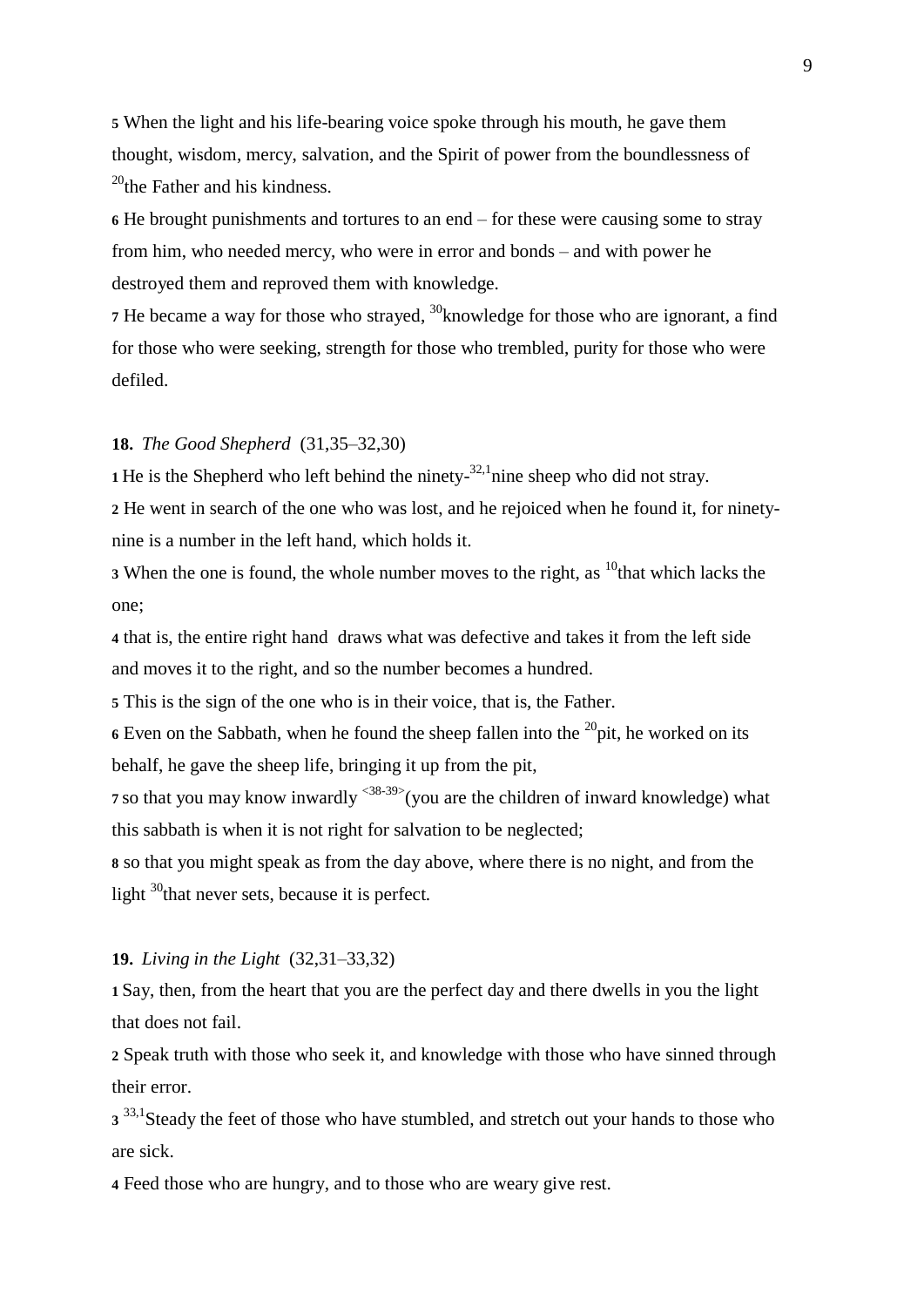**5** Raise those who wish to rise and awaken those who sleep, for yours is a wisdom ready for action!

**<sup>6</sup>** If <sup>10</sup>what is strong acts like this it becomes stronger still.

**7** Attend to yourselves, do not attend to other things that you have cast away from yourselves.

**8** What you have spewed up, do not return to eat it.

**9** Do not be moth-eaten, do not be worm-eaten, for you have already rejected all that.

10 Give no <sup>20</sup> room to the devil, for you have already disempowered him.

**11** Do not strengthen those who hinder you, who are falling, as if to set them up.

**12** For an unjust person wrongs himself rather than the just, for he shows himself unjust in

his works while the righteous person does his  $\frac{30}{30}$  works for others.

**13** So do the will of the Father, for you are from him.

**20.** *The Father's Fragrance* (33,33–34,34)

**1** For the Father is kind and in his will is whatever is good.

**2** He knew what is yours, so that you may find rest in it, for it is by the fruits that it becomes known what is yours.

**3** The children of the Father <sup>34,1</sup> are his fragrance, for they are from the grace of his countenance.

**4** Therefore the Father loves his fragrance and spreads it everywhere, and when it mingles with matter he imparts his fragrance to the light and silently makes it surpass every form, every voice.

**5** For it is not the ears that <sup>10</sup> smell the fragrance but the breath that possesses the sense of smell and draws it to itself and is immersed in the fragrance of the Father.

**6** And he tends it and takes it up to the place from which it came, from the first fragrance that cooled, becoming soul, like  $^{20}$ cold water poured out onto the earth, which absorbs it so that anyone looking would think it just earth.

**7** But later it is released, for when drawn by a breath it again becomes warm.

**8** For the fragrances that have grown cold are from the division.

**9** This is why faith came, to do away with the division <sup>30</sup> and to bring the warm fullness of love, so that the cold would never return but the oneness of the perfect thought.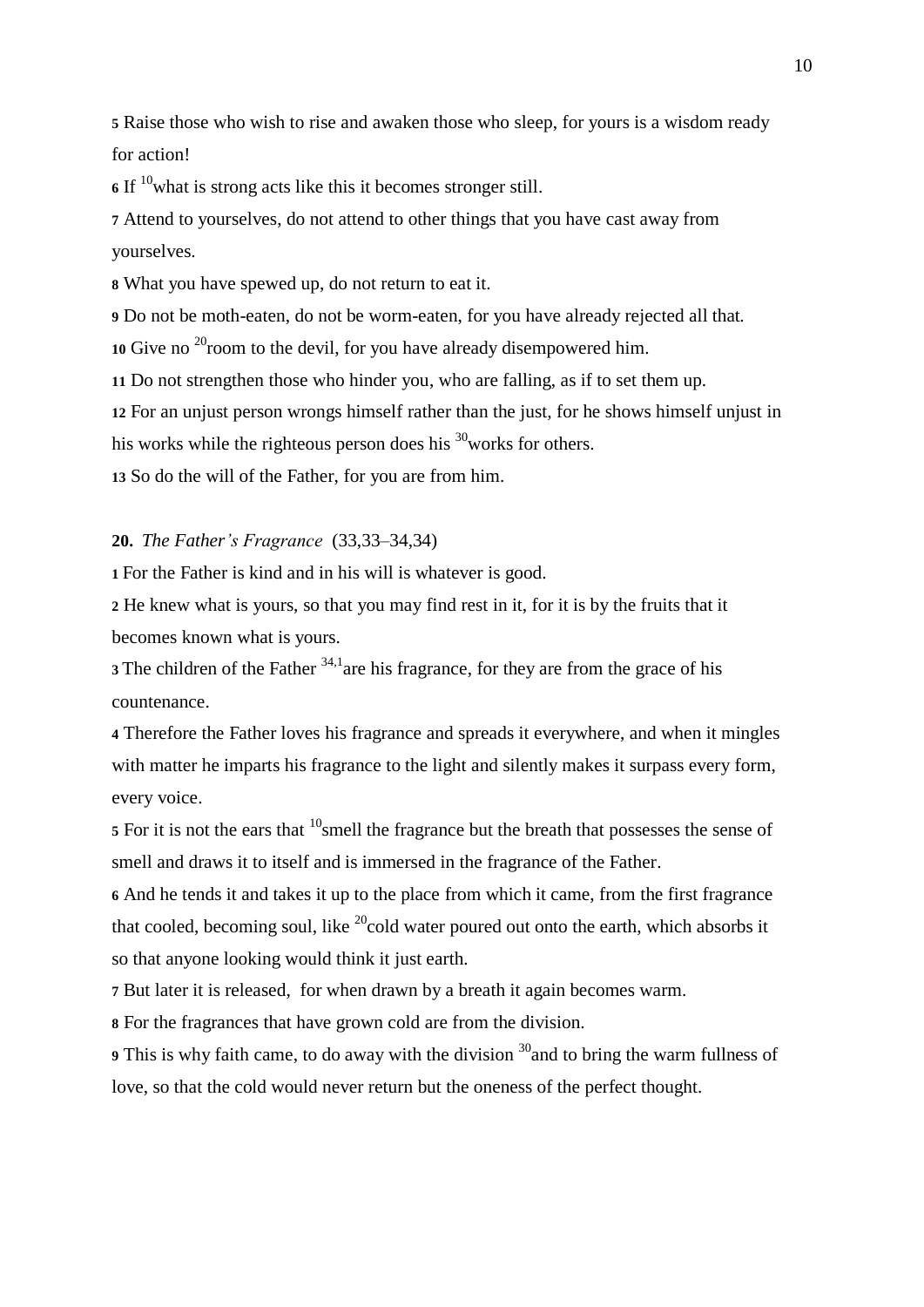#### **21.** *Fullness* (34,35–36,35)

**1** This is the message of the gospel, the finding of fullness for those who await  $35,1$ <sup>the</sup> salvation that descends from on high.

**2** Their hope awaits those who wait for it, whose image is light without shadow.

**3** Surely in its time the fullness is drawing near!

**4** The void that is matter is not from <sup>10</sup> the infinitude of the Father, who entered the time of the void – although no-one could have predicted that the Incorruptible would come in this way.

**5** But the depth of the Father was immense, and with him there was no thought of error.

**6** Whatever falls is easily set  $20$  up again when found by the one who came to it to.restore it; for this restoration is what is meant by 'repentance'.

**7** This is why Incorruptibility breathed out and followed after the one who sinned, so that that person might find rest.

**8** For forgiveness is the vestige of the light in the void, the word of the fullness.

9<sup>30</sup>For a doctor hastens to the place where there is sickness, and does so of his own will. **10** The person in need does not hide the fact, for there is one who has what he needs.

**11** In the same way the fullness lacking in nothing is  $36,1$  given to provide for the one who is in need, so that he might receive grace.

**12** For while he was in need he was without grace, so that there was poverty in the place without grace.

13 But when the need was met, what a person lacked was  $^{10}$ revealed as fullness, in finding the light of truth that dawned upon him and never fades.

**14** This is why Christ was proclaimed among them, so as to restore those who were troubled and to anoint them with the chrism; the chrism is the mercy of the Father, who will have mercy on them.

15 And those he anointed  $20$  have been made perfect, for it is full jars that are sealed. **16** But when a seal is broken the jar will empty, and the loss is caused by whatever removes the seal; for then the air has the power to make the contents evaporate. 17 But <sup>30</sup> from one who has no lack no seal has been removed and nothing has been lost, but what is lacking the perfect Father again fills.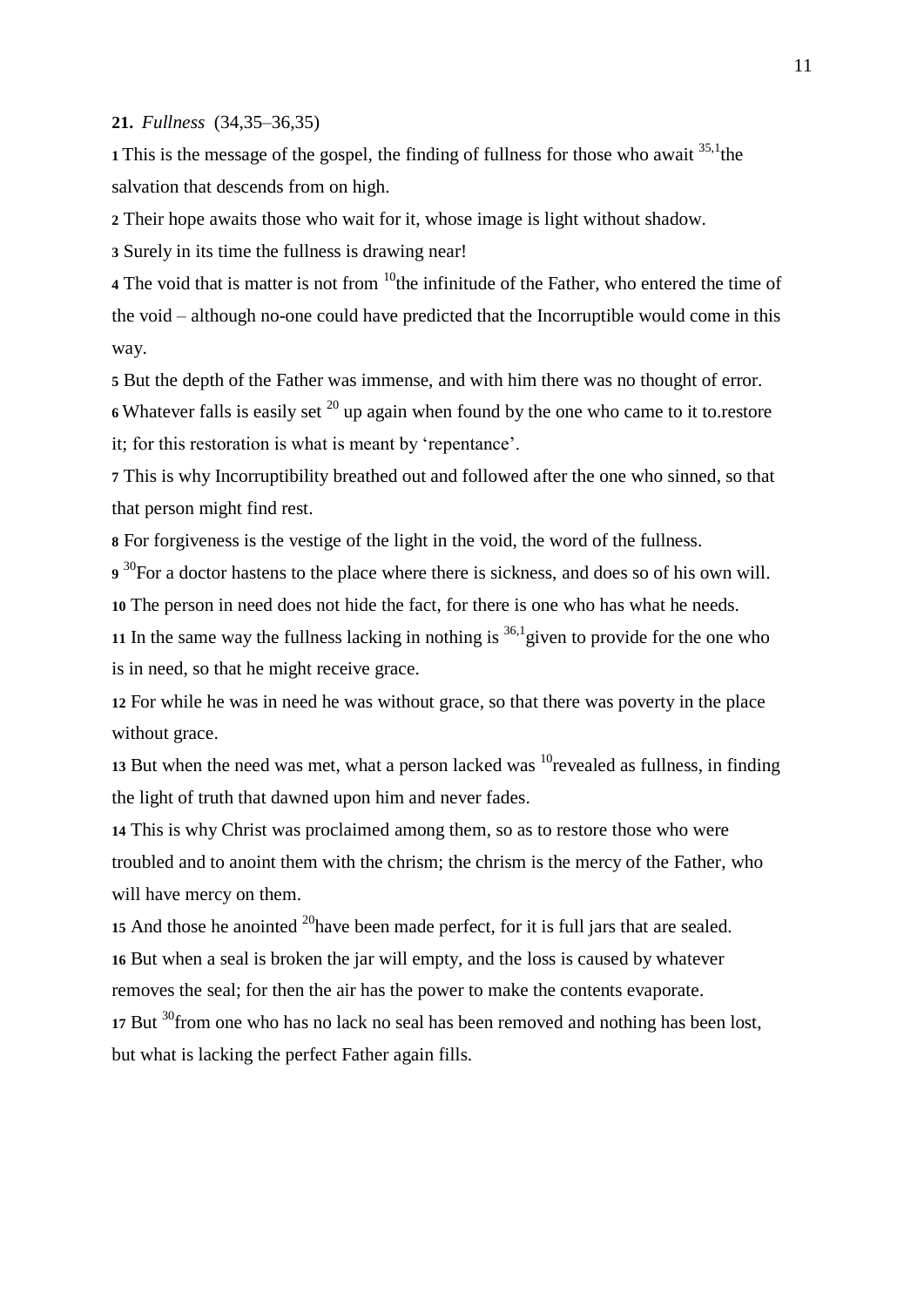#### **22.** *The Father's Will* (36,35–38,6)

**1** He is good! He knows his plants, for it is he who planted them in his paradise; and his paradise is his place of rest.

2 This <sup>37,1</sup> is the fulfilment of the Father's thought, and they are the words of his meditation.

**3** Each of his words is the work of his single will in the revelation of his Word.

**4** When they existed in the depths of his mind, the Word who was first to come forth

caused them  $10$  to appear, together with the mind that utters the only Word in silent grace.

**5** He was called "Thought", since they were within him before they appeared.

**6** He was first to come forth, at the time pleasing to the will of him who willed it.

7 And in his will the Father<sup>20</sup> is at rest and well-pleased.

**8** Nothing happens without him, and nothing happens apart from the Father's will, although his will is unsearchable.

**9** His trace is his will, and no-one can know it or scrutinise it in order to comprehend it. **<sup>10</sup>** <sup>30</sup>But what he wishes takes place at the time he wishes.

**11** Even if the sight is in no way pleasing to them before God, it is the will of the Father.

**12** For he knows their entire beginning and end, for at their end he will seek them out.

13 And the end is to receive knowledge of the Hidden One, that is, the Father, <sup>38,1</sup>from whom the beginning came forth, to whom all will return who have come forth from him. **14** And they were revealed in order to glorify and rejoice in his name.

#### **23.** *The Name of the Father* (38,6–40,23)

**1** The name of the Father is the Son.

2 He first named the one who came forth from him, while being the same as <sup>10</sup>him, and he gave birth to him as a Son.

**3** He gave him his own name, that of the Father, who possesses all that exists beside him.

**4** His is the name and his is the Son, whom it is possible to see.

**5** But his name remains invisible, for it alone is the mystery of the invisible  $20$  which comes to ears completely filled with it through him.

**6** While the Father's name is not spoken, it is revealed by a Son.

**7**. Great then is the name! Who can assign a name to him, the great name, other than himself alone, to whom the name belongs, and the children of the name, in whom the name of the Father <sup>30</sup>rested and who themselves rested in his name?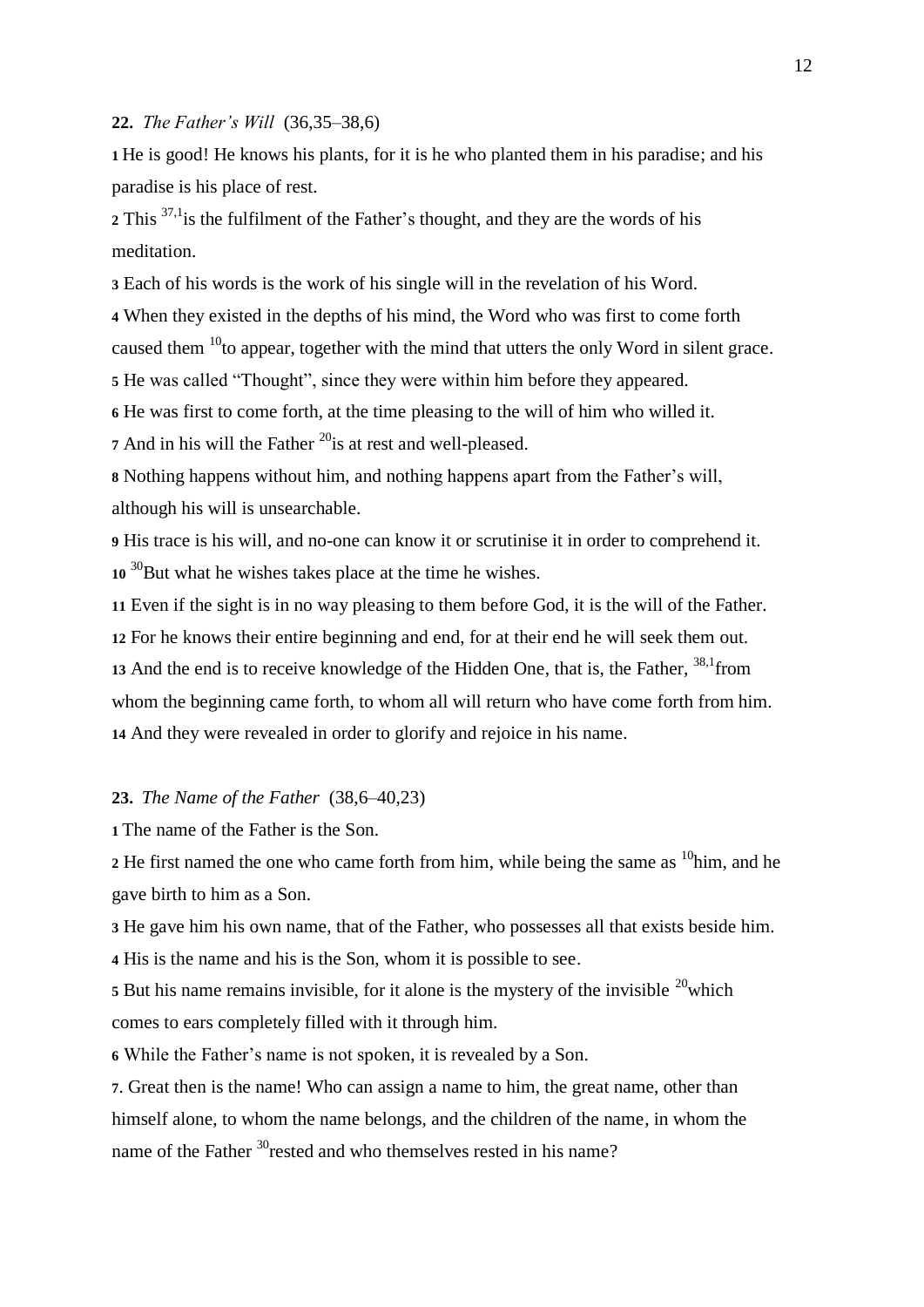**8** Since the Father is without beginning, it is he alone who conceived a name for himself, before he created the eternal ones, so that the name of the Father might be supreme over them as Lord; that is, the true  $39,1$  name established by his command in perfect power. **9** For this name does not derive from ordinary words or name-giving, but it is invisible. 10 He alone names him, for he alone sees him, he alone has the  $\frac{10}{2}$ power to name him. **11** One who does not exist has no name, for what name can be given to one who does not exist?

**12** The One who exists exists along with his name, and he alone knows it and to him alone has a name been given: his name is the Father,  $^{20}$ it is the Son.

**13** He did not conceal it within, but it truly existed.

**14** The Son alone gave a name, the name that belongs to the Father as the name of the Father is the Son, the Compassionate.

**15** For where will he find a name outside the Father?

16 But someone may say <sup>30</sup> to his companion, 'Who ever gave a name to someone who existed before him, as though children  $40,1$  did not receive a name from their parents?' **17** So it is right for us first to consider the question what kind of name this is.

**18** It is the true name, it is not the name deriving from the Father, for it is the name that properly exists, a name that he did not receive  $10$  loan as others do, in whatever form each of them is brought into being.

**19** But this is the proper name.

**20** There is no-one else who gave it to him, for he is unnamable and unutterable until the time when the Perfect One himself spoke  $^{20}$ of him.

**21** And it is he who is able to speak his name and to behold him.

**22** So when it pleased him for his beloved name to be his Son, as he gave his name to him who came forth from the depth, he spoke of his mysteries, knowing the Father to be without evil.

**<sup>23</sup>** <sup>30</sup> This indeed is why he brought him forth, in order to speak of the place and the rest he came from 41,1and to glorify the fullness and the majesty of the Father's name and his kindness.

## **24.** *The Father's Embrace* (41,3–42,39)

**1** Each person will speak of the place he came from, and about the share through which he has gained his restoration.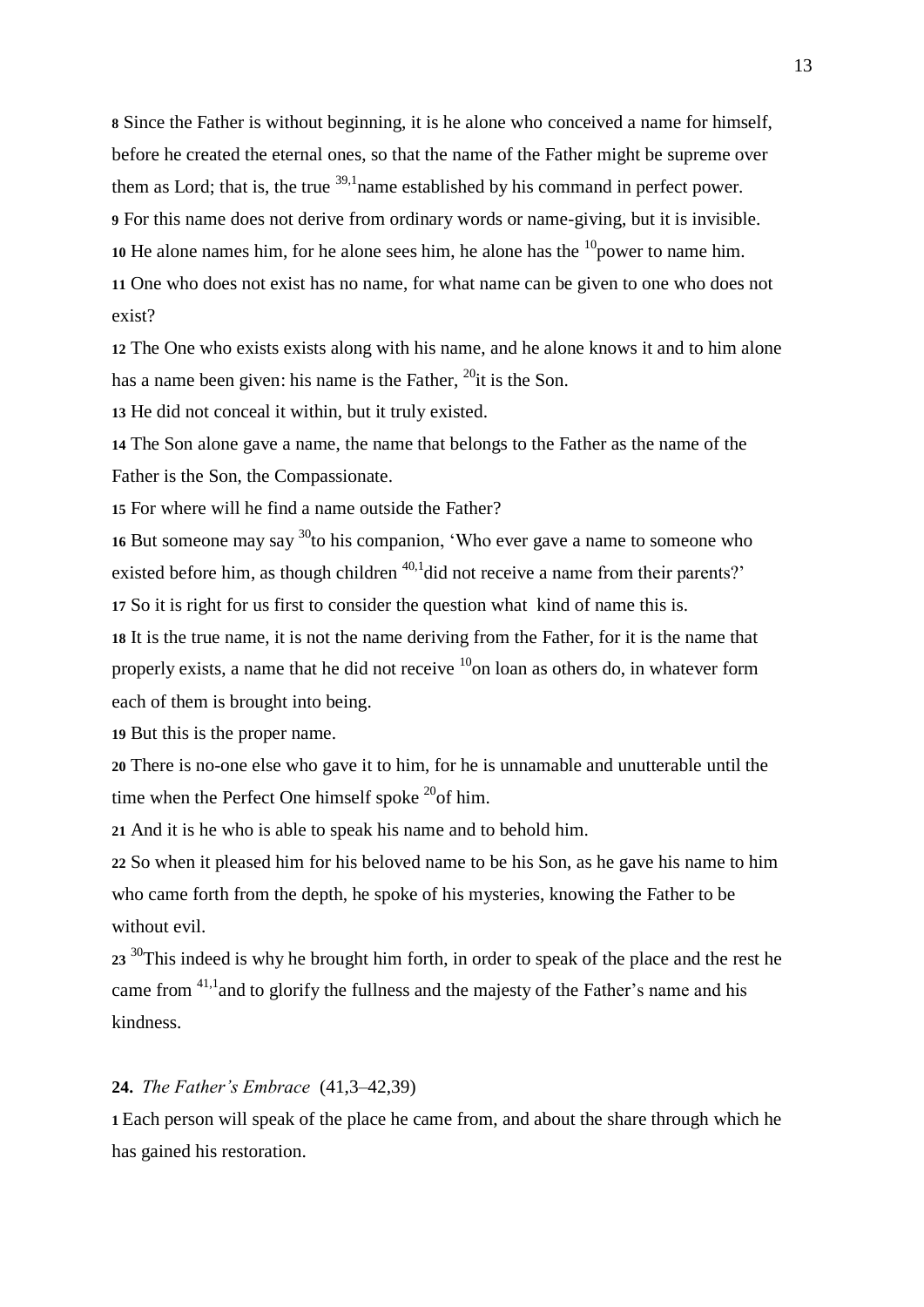**2** He will hasten to return to it again and to receive from the place where he  $10$  was set on his feet, tasting there and being nourished and growing.

**3** And his place of rest is his fullness.

**4** Thus all the offspring of the Father are fullnesses, and the root of all his offspring is in the one who caused them all to grow within himself and who assigned them  $^{20}$ their destinies.

**5** Each person is manifest so that from their own thought <...>

**6** For the place to which they direct their thought is their root, which lifts them up above all the heights to the Father.

**7** They hold to his head, which is their rest, <sup>30</sup> and they are embraced as they approach him, as if to say that they share in his face through their kisses.

**<sup>8</sup>** Yet they do not do 42,1so openly, for they do not exalt themselves or detract from the glory of the Father.

**9** And they do not think of him as small-minded or bitter or angry but as without evil, untroubled, kind, knowing every place before they exist, and  $^{10}$ having no need of instruction.

**10** That is how it is with those who have received the immeasurable greatness from above, as they await the unique and perfect one, who is there for them.

**11** And they do not go down to Hades, nor are they envious, nor is there  $^{20}$  groaning or death among them, but they rest in the one who is at rest, not weary or distorting the truth.

**12** But they are the truth, and the Father is in them and they are in the Father.

13 They are perfected, inseparable from <sup>30</sup>the one who is truly good, lacking nothing at all but at rest, refreshed in the Spirit, giving heed to their root, concerned with whatever enables them to find their root and not lose their soul.

**14** This is the place of the blessed, this is their place!

#### **25.** *Closing Remarks* (42,39–43,24*)*

**1** Let the others <sup>40</sup>know, wherever they may be, that it is not right for me  $43,1$ to say anything further, after I have entered the place of rest.

**2** For it is here that I shall dwell, so as to devote myself at all times to the Father of the whole and the true brothers, on whom the love of the Father is poured out and among whom he is not absent.